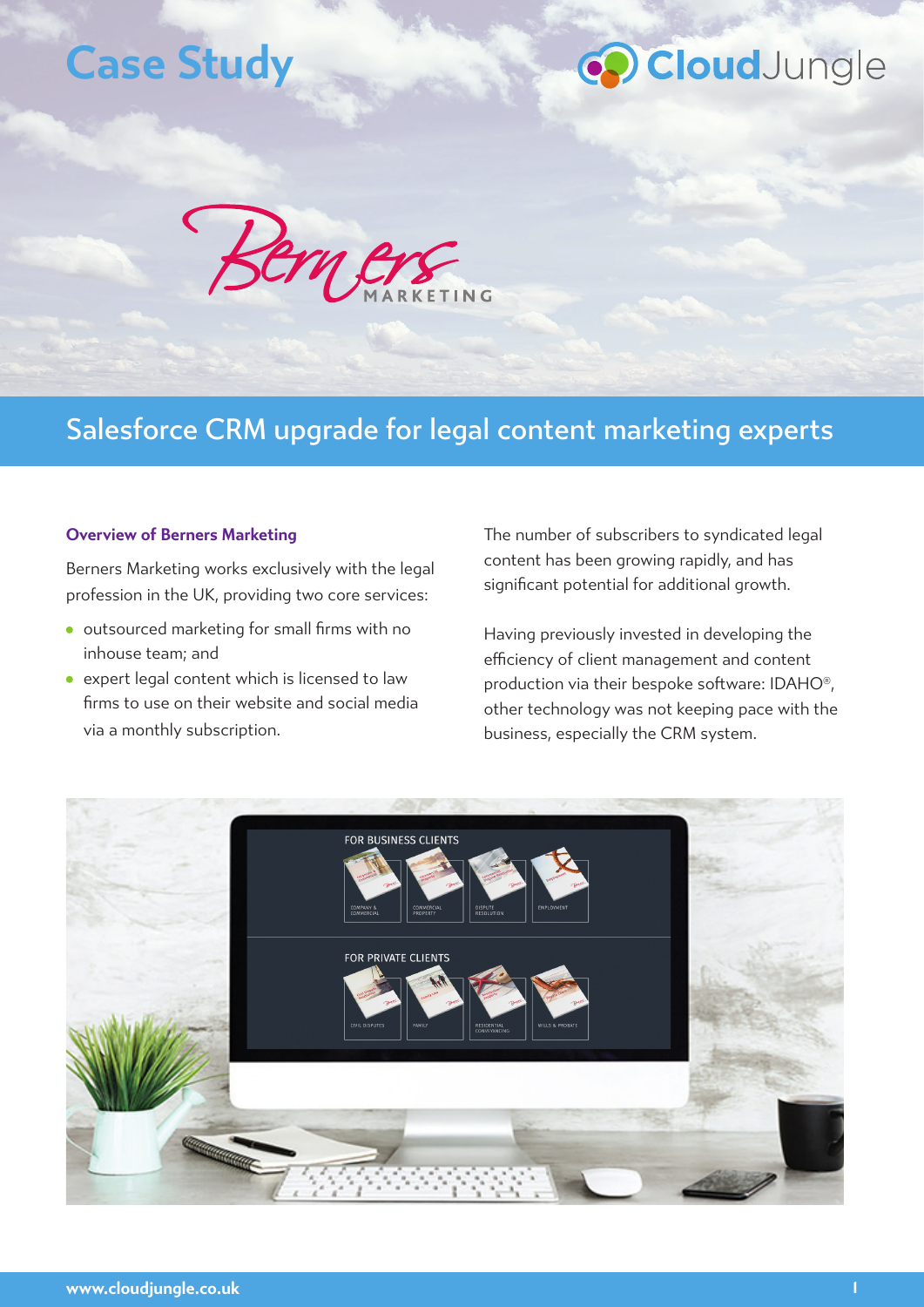# **O** CloudJungle

#### **Time to upgrade Salesforce**

Salesforce CRM had been used by Berners Marketing since the business was established in 2004, and it is home to an enviable database of legal contacts.

But it was not configured to reflect the current sales journey or to accommodate the growing number of subscriptions which needed to be managed.

It was still running in 'Classic' mode and the director and founder Sue Bramall recognised that it was time for an upgrade and reconfiguration.

*'As a small business, efficient processes are critical to our growth strategy as they enable us to handle high volumes of content. Our long term plans are to digitise the entire subscription process, from sign-up to content delivery.'*

Upgrading and getting the CRM system to work effectively was the obvious next step.

#### **Why choose Cloud Jungle?**

*'Having worked with a developer on creating our workflow software IDAHO®, we already had our client journey mapped out and I knew the importance of a clear and tight software brief. Despite this, I still found it difficult to find a developer who could give me a fixed price for the work, or who really understood what this business is about.'*

*'Steve Mursell at Cloud Jungle was the only one who grasped our business model and the role that Salesforce needed to play in making things more efficient. His initial proposal (laid out in colourful Post It notes) hit the nail on the head – and he was full of ideas about how Salesforce could develop and later integrate with the website for subscriptions and the accounting system for payments.'*

#### **Project scope**



The Cloud Jungle team set out a six-week timeline and quoted a fixed price, which was really important.

*'As a small business, I didn't want to embark on an open-ended software project,' says Sue.*

*'Naturally, the timetable stretched a little, due to finding out we needed features which we had not planned for. Despite this, Steve stuck to his fixed price, which I understand is a rare thing in the world of software development.'*

The new Lightning version of Salesforce went live in May 2021 and Cloud Jungle supported us for a couple of months so we could test drive our month-end reports. Any wrinkles were soon ironed out.